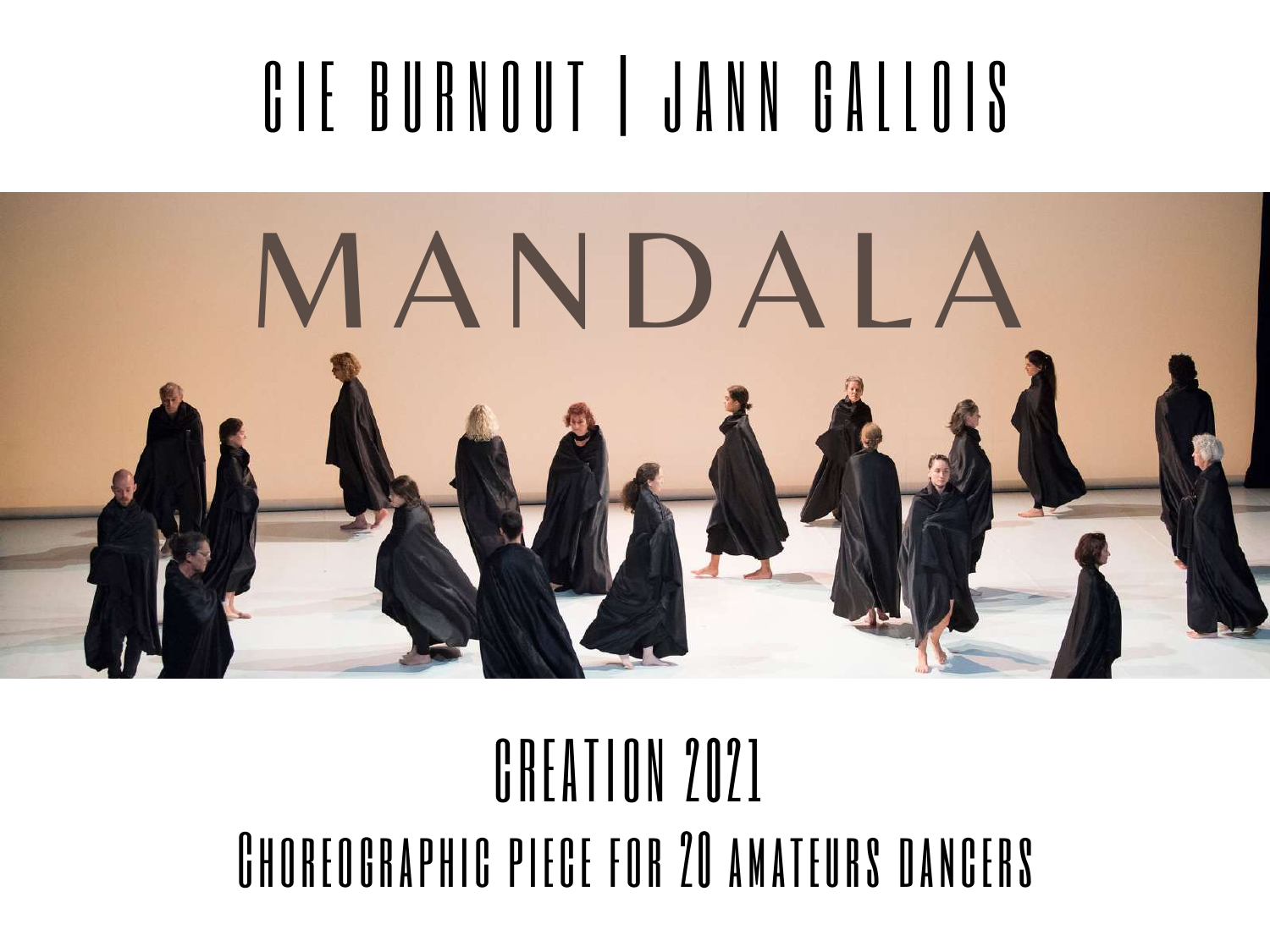## THE PROJET

With this project I could fulfill my wish to develop a choreographic composition exclusively focused on the taking of space through a choreography gathering a number of people. My aim was also to create an original choreographic work with an educational purpose. Indeed, the composition is essentially centred on group effects through a physicality of everyday gesture, the mouvements are in themselves adapted to amateur dancers which allows them to discover my way of composing dance, my conception of movement and my different working methods, while making them experiencing "from the inside" the paths that a choreographic work goes through from its beginnings in a studio to the performance on stage. This project was also an opportunity for me to develop demanding writing tools centred on the spatialization of bodies in continuity with all my research until now.

Jann Gallois

## NOTE OF INTENTION

*Mandala* in Sanskrit means "universe", "assembly of living beings", and can also be literally translated as "extracting the essence". It refers both to the world that the soul can experience once liberation has been attained, but also, and above all, to the path that every being has to cross to reach it. A mandala is symbolically represented by superimpositions of geometric forms with perfect symmetry, whose harmony classifies it as "sacred geometry". Dressed in long black capes as false protections cutting them off from their own bodies, the dancers embody this progressive evolution from a mechanical state empty of humanity to a higher and higher state of consciousness.

Mandala is a professional immersion project aimed at amateurs with a regular dance practice. The group of 20 people will be put in a professional situation and will learn a piece from the company's repertoire, taught by two of the company's dancers.

This project is accessible to people aged 14 and over, and requires that you be in good physical shape and able to free yourself for one weekend and every evening of the week before the performance.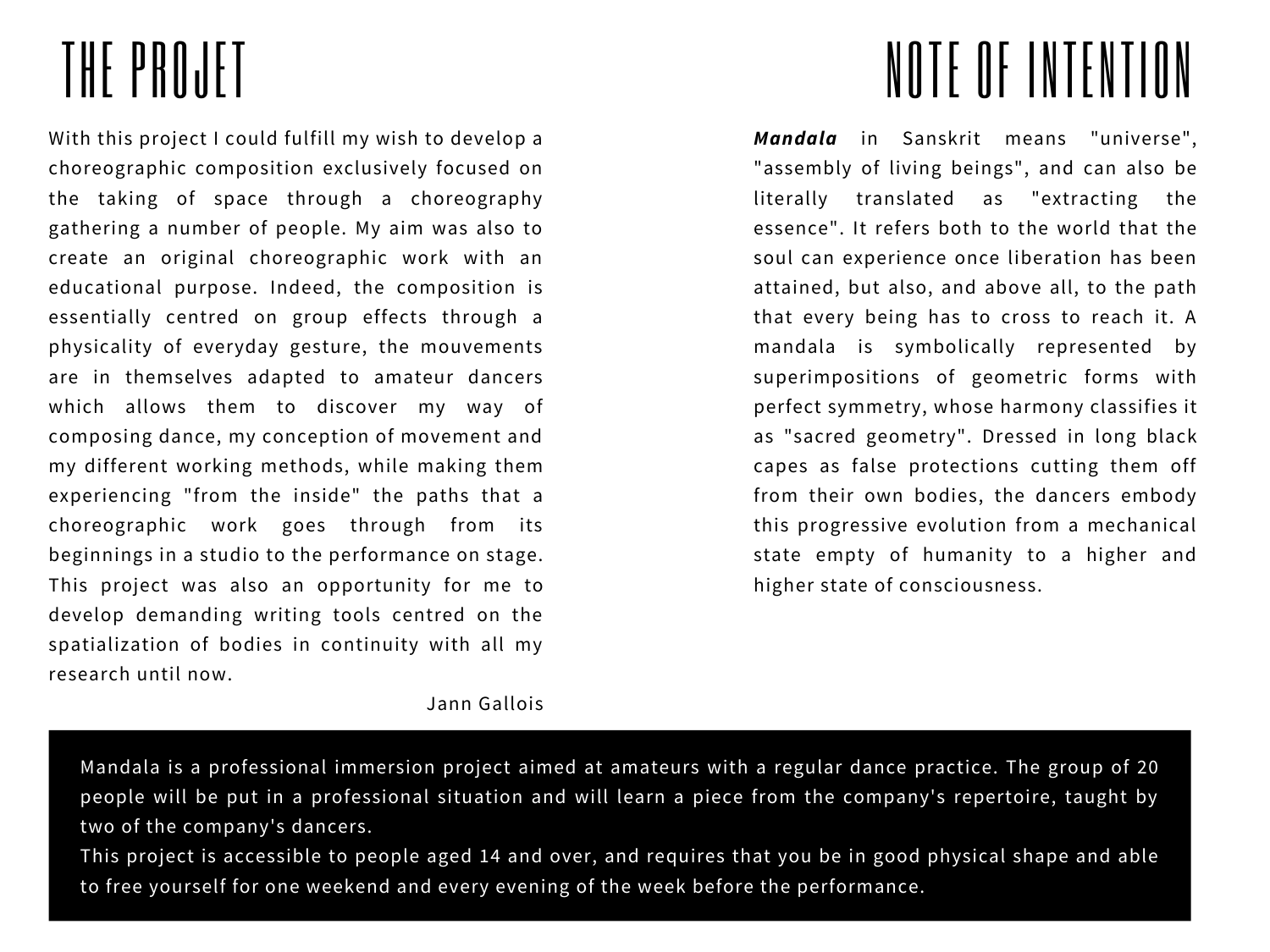

#### INFORMATIONS

Choreographer, director and costume design : Jann Gallois

Rehearsal assistants : Annelise Pizot et Geoffroy Durochat

Musical creation : Charles Amblard

Light design : Cyril Mulon

Production Cie BurnOut

Coproduction Théâtre Paul Eluard (TPE) de Bezons, scène conventionnée d'intérêt national Art et Création–danse

With the support of the Conseil départemental du Val d'Oise

Jann Gallois | Cie Burnout reçoit le soutien de la DRAC Île-de-France au titre de l'aide à la structuration – Ministère de la Culture, de la Région Île-de-France au titre de la permanence artistique et culturelle ainsi que de la Fondation BNP PARIBAS.

#### **[teaser](https://www.cieburnout.com/en$/)**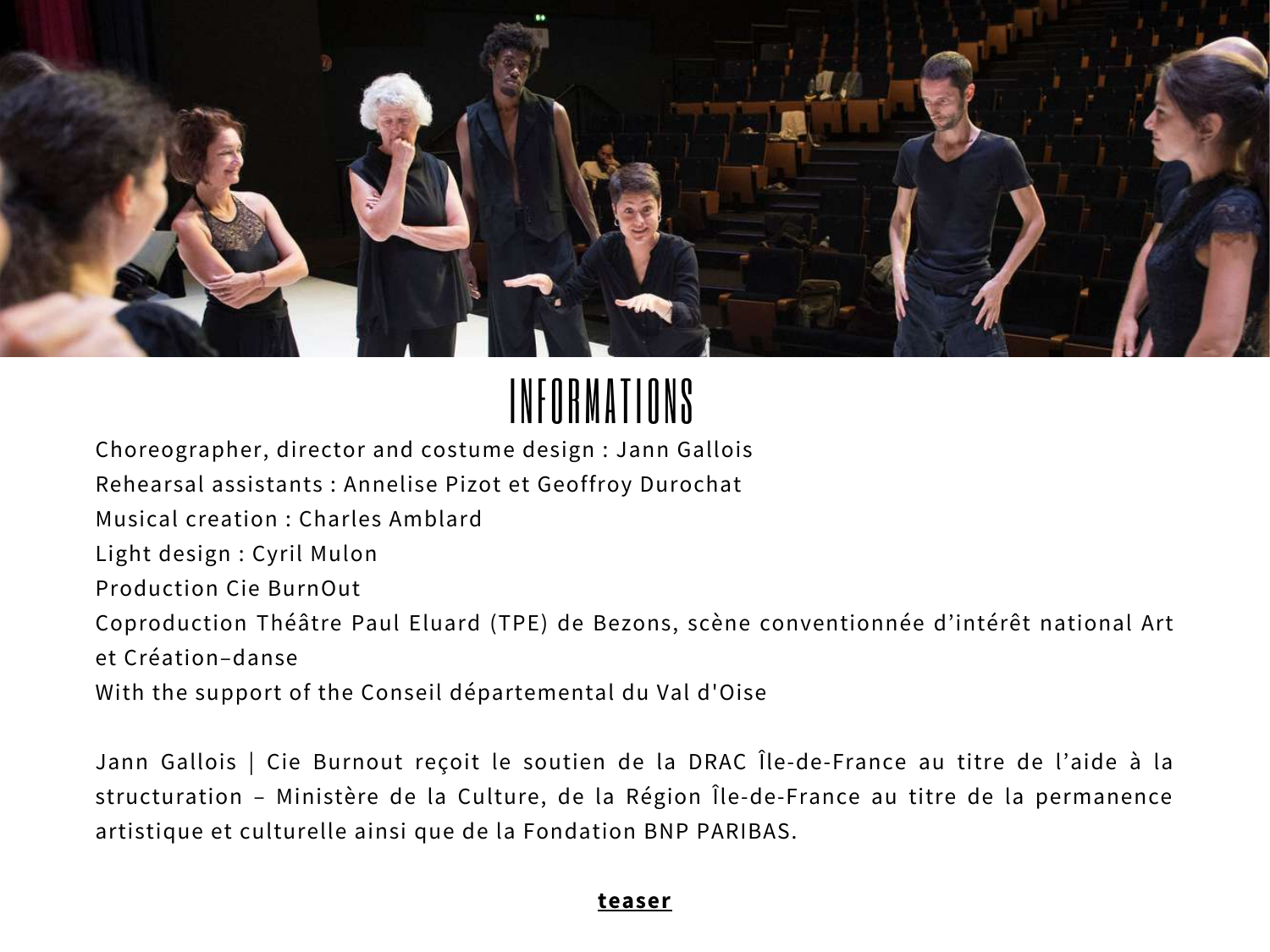### workshops and audience

20 amateur dancers with a regular practice and a good general physical condition

From 14 years old

Duration: 30 minutes

1 workshop led by 2 company members

1 intensive week of 4 hours per day during the weekend and 3 hours per day during the week, 20 hours of workshops in all.

A rehearsal studio must be the same size as the performance stage (or larger).

1 dress rehearsal on the day of the performance + 1 public performance on stage with lighting installation

NB: learning the choreography requires a particular rigour. In order for the project to be carried out in the best possible conditions, it is very important to make each participant aware beforehand that his or her presence is **essential on all days of the course.**

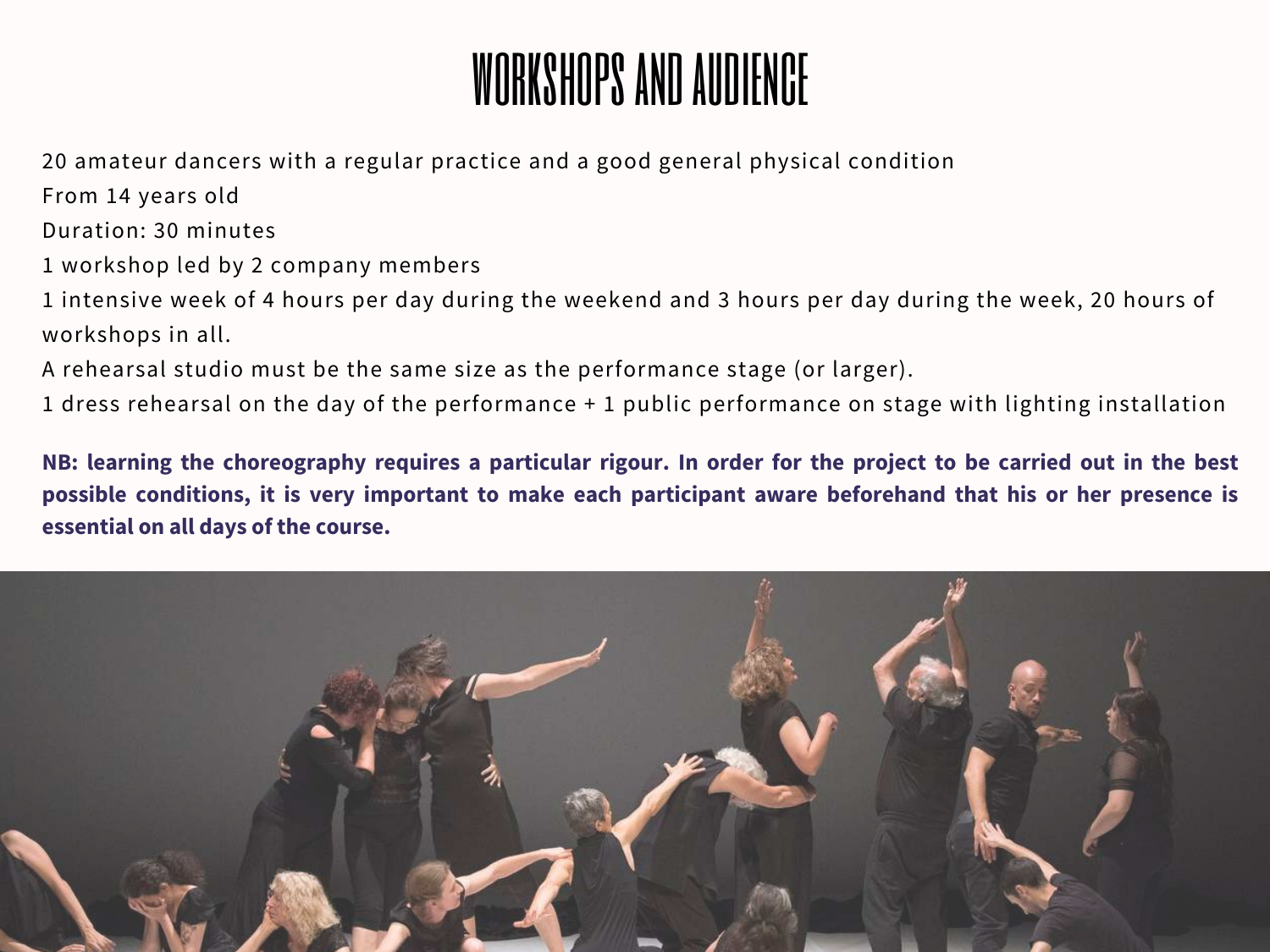

# C A L E N D A R

Creation residency at TPE de Bezons from September 4th to 17th, 2021 Premiere on September 18th, 2021 at the Paul Eluard Theater (TPE) in Bezons, Scene of national interest "Art and Creation" - dance

Novembre 14th, 2021 - L'Escale, Tournefeuille

January 29th, 2022 - Le Champ de Foire, Saint André de Cubzac

March 11th, 2022 - Maison Folie Wazemmes & le Flow, Lille

April 23rd, 2022 - Espace culturel Eole, Craponne

May 14th, 2022 - La Ferme de bel ébat, Guyancourt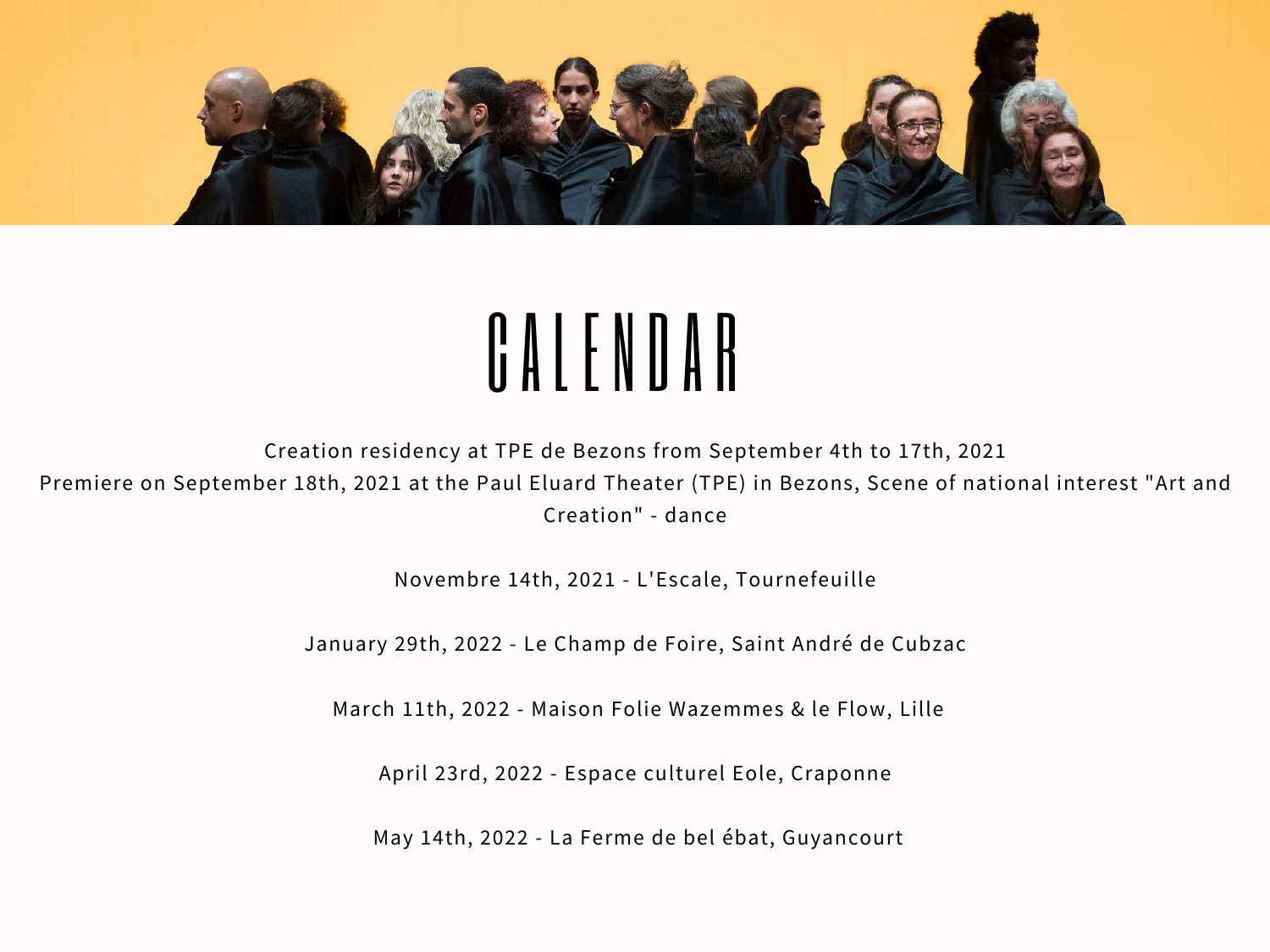### Jann Gallois Cie Burnout



. Theater Prize in Stuttgart, the Masdanza In 2012, after a rich career as a performer, Jann Gallois started writing choreography, founded the BurnOut Company and created P=mg, a solo that has been awarded nine times by international prizes such as the Prix Paris Jeune Talent and the Prix Beaumarchais-SACD in Paris, the Solo-Tanz Prize in the Canary Islands, the Machol Shalem Prize in Jerusalem, the Prix du Public HiverÔclites 2015 at the CDC Les Hivernales in Avignon and the 1st Solo Dance Contest Prize in Gansk, Poland.

Very quickly noticed, Jann Gallois confirms her artistic signature by escaping the conventions of her hip hop family. She created Diagnostic F20.9 in 2015 (once again as a solo artist) which earned her the title of 'Best Newcomer of the Year' by the German magazine Tanz.

In 2016, she created the duo Compact and then the trio Carte Blanche, and signed her first group piece in 2017 with Quintette.

In 2018, following a proposal from the Yokohama Triennial and the Lyon Dance Biennial, she created Reverse in Japan, then Samsara in 2019, a creation produced by Chaillot - Théâtre National de la Danse.

In 2021 she begins a new cycle of creations with the dance and music solo Ineffable and the choreographic work for amateur dancers, Mandala.

In 2022, following a proposal from Didier Deschamps, former director of Chaillot - Théâtre National de la Danse, she forms a duo with the Flamenco dancer David Coria and composes a work where two worlds meet: Imperfecto.

**Based in Ile-de-France, the BurnOut company was founded by Jann Gallois in 2012 with the aim of promoting and developing a singular choreographic writing fed by an undeniably contemporary hip hop technique.**

Since the creation of the company, Jann Gallois has choreographed ten pieces, which have been performed over 350 times in France and abroad.

The company has also developed a strong presence in the Ile-de-France region with territorial residencies (Bretignysur-Orge (91) - 2016, Tremblay-en-France (93) - 2017), where various cultural mediation projects, awareness-raising in schools and training for trainers have been carried out.

Jann Gallois was Associate Artist at Chaillot - Théâtre national de la Danse from 2017 to 2022, at the Maison de la Danse in Lyon during the 2018-2019 season and at the Théâtre Paul Eluard in Bezons from 2019 to 2022.

Today, Jann Gallois is an associate artist at the Théâtre du Beauvaisis, Scène Nationale de Beauvais (since 2019) and at the Maison des arts de Créteil (since 2022).

The BurnOut company receives support from the DRAC Îlede-France for structuring, from the Île-de-France Region for artistic and cultural permanence and from the BNP Paribas Foundation.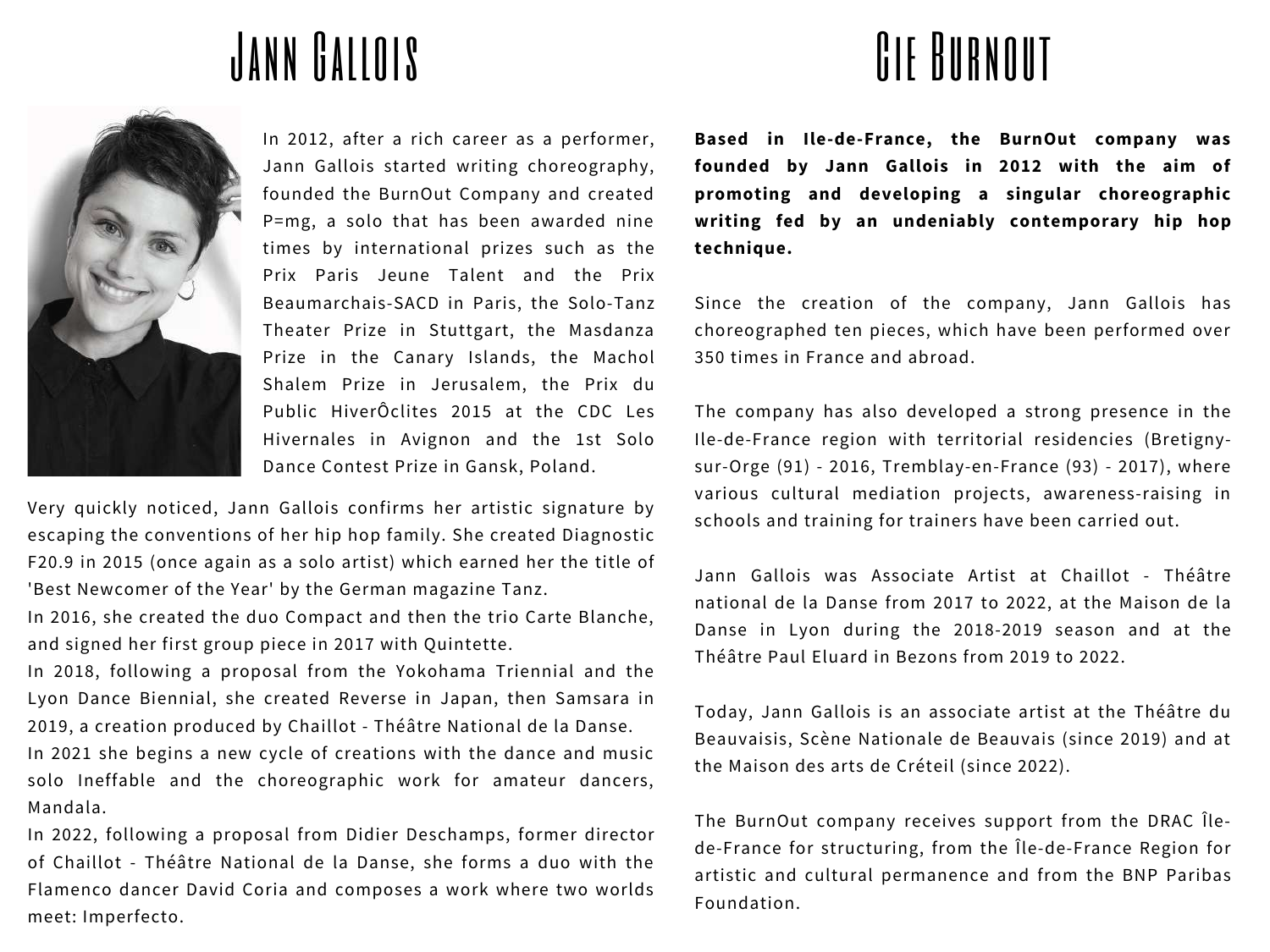### Charles Amblard Cyril Mulon



Born in 1987, Charles Amblard learns to play the guitar before integrating the American School of Modern Music where theory, arrangement and writing become his daily occupations. His style develops by means of a balance between solitary studio research and collaborations with artists of different disciplines. In 2012, his encounter with the South African rapper Lain Ewok Robinson sounds patently obvious, resulting in the band Blue Gene's first album Meditate On This, in 2013. In 2019, he worked with Jann Gallois for the music creation of the piece Samsara.



After studying at l'Ecole Louis-Lumière, Cyril started his career in lighting design as Martial Barrault's assistant. He became part of Peter Brook's team at the Théâtre des Bouffes du Nord in Paris in 1998, and acquired a large amount of artistic and technical experience over the course of ten years. In 2003, he did the photography and lighting design for the story teller and director Hassane Kassi Kouyaté, with whom he has a strong artistic partnership. Discovering the world of contemporary dance in 2011 with the American choreographer Stefanie Batten Bland, he has since collaborated with the choreographers Sébastien Ramirez, Bintou Dembélé, and Jann Gallois.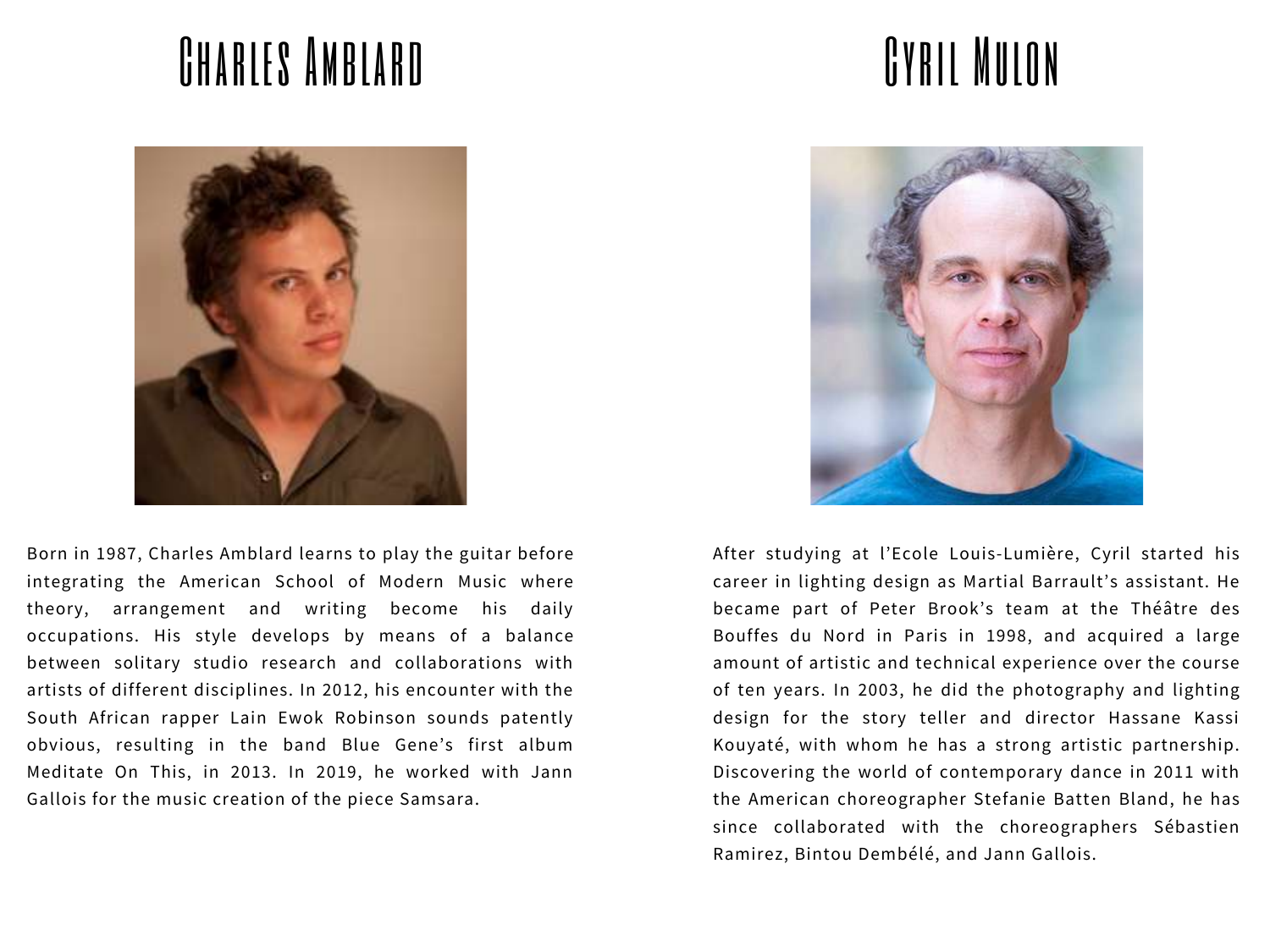### GEOFFROY DUROCHAT ANNELISE PIZOT



Geo discovered bboying in 1998 at the age of 7. His multiple arm injuries forced him to develop perseverance, precision and creativity in his way of dancing. Like a creative and surprising mathematician, he always searches how lines and geometric structures can become entangled, in complex and unexpected ways. Since he was 16 years old, teaching has been his second main activity, with the organisation of the Who Got The Flower?! festival that takes place every year in Pontcharra-sur-Bréda (FR). With his Nextape crew, he regularly takes part in international battles, and in 2017 he created the show T'inquiète même pas choreographed by Noé Chapsal. Since 2013, Géo has been a performer for the Sin Cru company, directed by Lucy Crowe (Nobody Puts A Baby In The Corner) and for the Chanson de Gestes company since 2018 (Emoovoir, duet with the singer Lionel Damei). In 2020, he joined the BurnOut company for the revival of the show Reverse.



Annelise started dancing at the Conservatoire à Rayonnement Régional de Grenoble and then continued her training in contemporary dance at the Marchepied in Lausanne. Since 2013, Annelise has worked with various companies: Compagnie Alias (Guilherme Botelho), Compagnie Utilité Publique (Corinne Rochet and Nicholas Pettit), Compagnie Maioui Danse Arts (Dai Jian), Compagnie Karine Saporta, Compagnie Malka (Bouba Landrille Tchouda), Compagnie Scalène (Youtci Erdos and Manuel Chabanis). In addition to her intermittent work, Annelise decided to study nursing part-time. In 2021, five years after obtaining her diploma, Annelise trained in palliative care with a view to collaborating with the nursing teams through a complementary artistic approach. In 2021 Annelise creates a small grain of company. The company proposes a sustainable art form that listens to vulnerabilities and is committed to the ecological transition of live performance.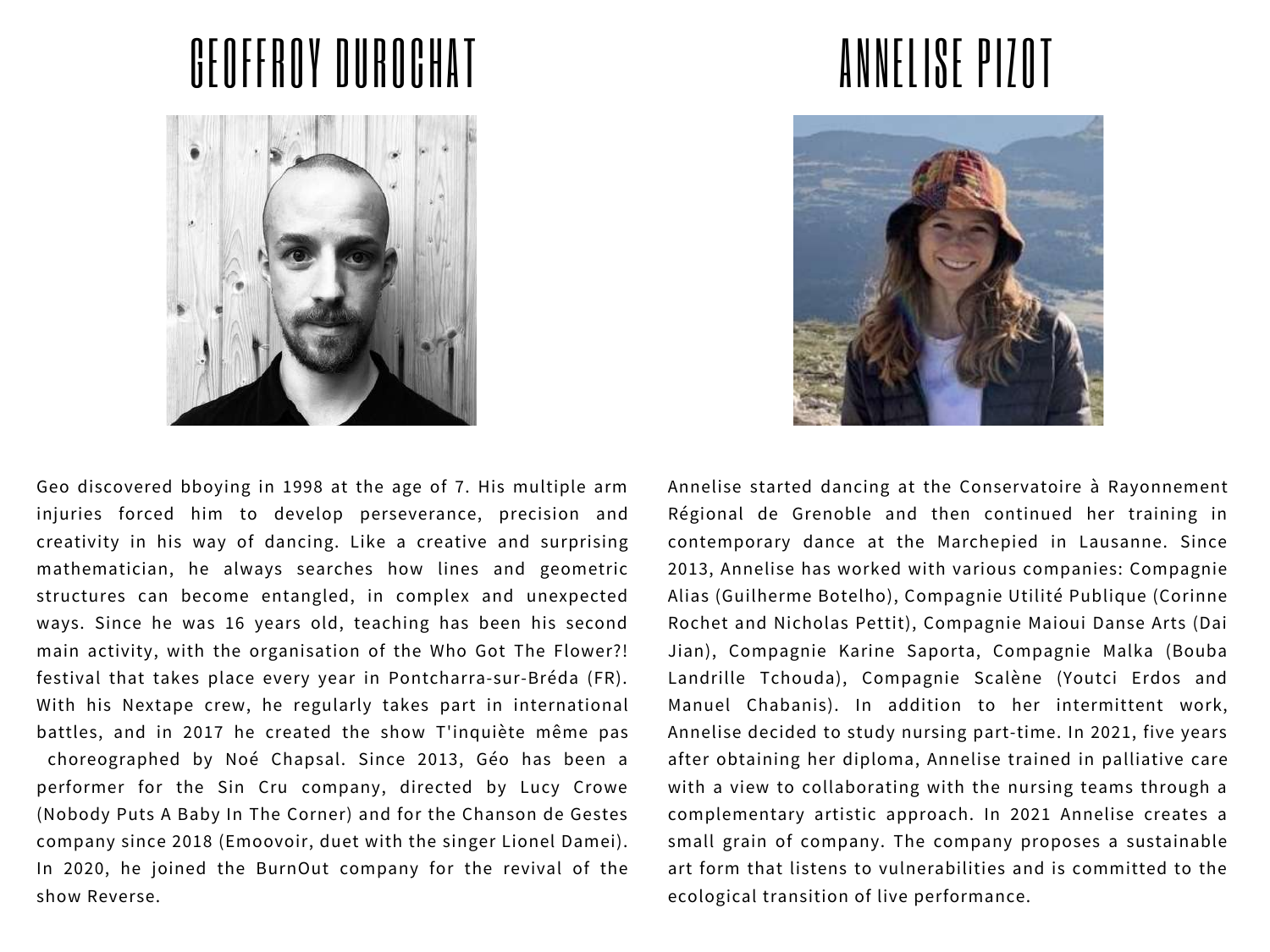# GONTAGTS

ADMINISTRATION Sebastien Castella +33 (0)7 80 05 62 56 administration@cieburnout.com

CHOREOGRAPHER Jann Gallois +33 (0)6 36 88 24 12 janngallois@cieburnout.com

PRODUCTION & BOOKING Manon Martin +33 (0)6 18 98 34 12 production@cieburnout.com

COMMUNICATION Pauline Crépin +33 (0)6 45 52 62 52 communication@cieburnout.com

> See tour dare < [cieburnout.com/fr/calendrier](https://www.cieburnout.com/fr/calendrier)

TOUR DATES **FOLLOW US** 



[Jann Gallois | Cie BurnOut](https://vimeo.com/user15455078)

**[cieburnout](https://www.instagram.com/cieburnout/)** 

[@cieburnout](https://twitter.com/cieburnout)

[JannGallois.CieBurnout](https://www.facebook.com/JannGallois.CieBurnout/)